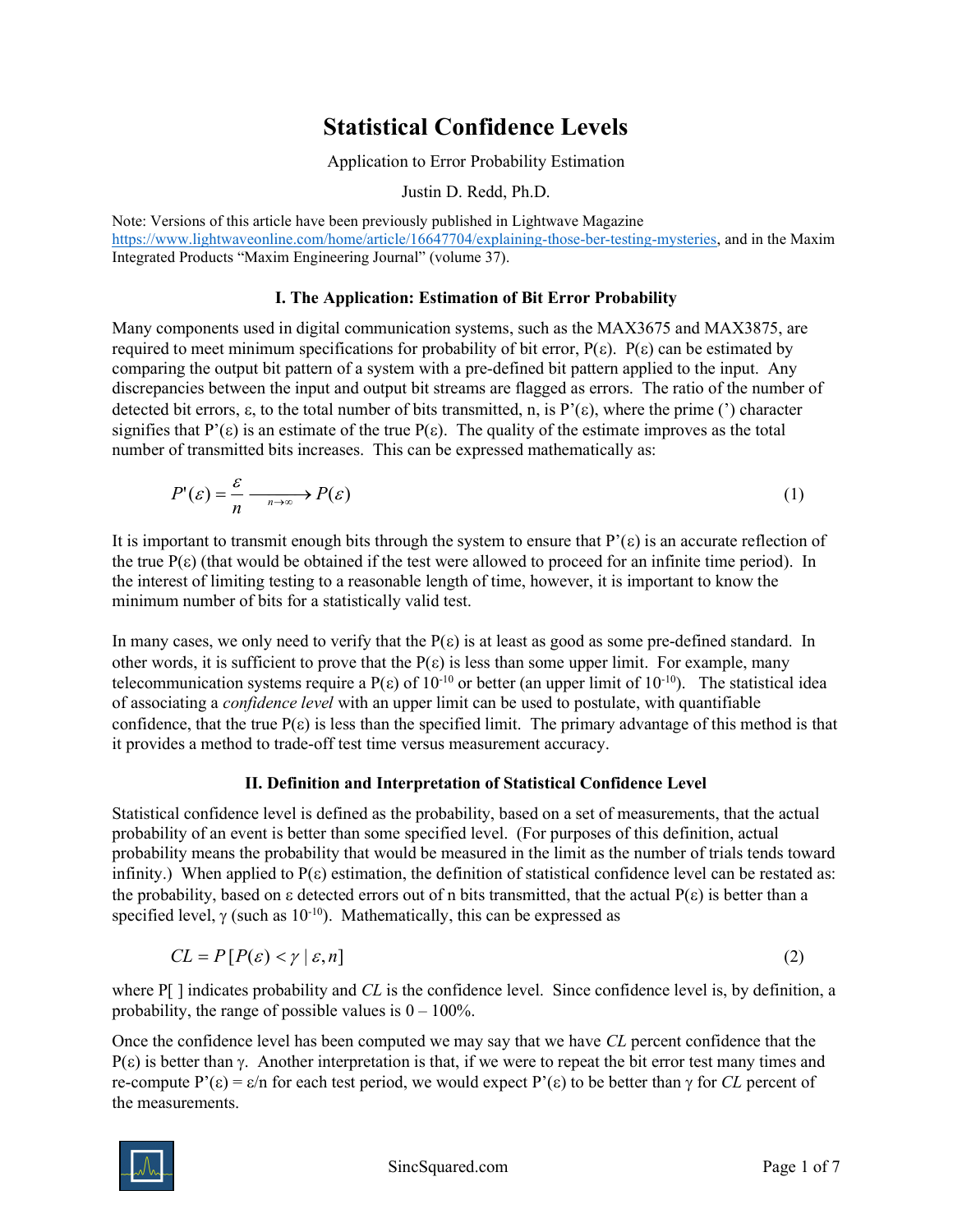#### III. Confidence Level Calculation

#### A. The Binomial Distribution Function

Calculation of confidence levels is based on the binomial distribution function, the details of which are included in many statistics texts  $1,2$ . The binomial distribution function is generally written as

$$
P_n(k) = \binom{n}{k} p^k q^{n-k}, \text{ where } \binom{n}{k} \text{ is defined as } \frac{n!}{k!(n-k)!} .
$$
 (3)

Equation (3) gives the probability that k events (i.e., bit errors) occur in n trials (i.e., n bits transmitted), where p is the probability of event occurrence (i.e., a bit error) in a single trial and q is the probability that the event does not occur (i.e., no bit error) in a single trial. Note that the binomial distribution models events that have two possible outcomes, such as success/failure, heads/tails, error/no error, etc., and therefore  $p + q = 1$ .

When we are interested in the probability that  $N$  or fewer events occur (or, conversely, greater than  $N$ events occur) in *n* trials, then the cumulative binomial distribution function (Equation 4) is useful:

$$
P(\varepsilon \le N) = \sum_{k=0}^{N} P_n(k) = \sum_{k=0}^{N} \left( \frac{n!}{k!(n-k)!} \right) p^k q^{n-k}
$$
  

$$
P(\varepsilon > N) = 1 - P(\varepsilon \le N) = \sum_{k=N+1}^{n} \left( \frac{n!}{k!(n-k)!} \right) p^k q^{n-k}
$$
 (4)

Graphical representations of Equations (3) and (4), along with some of their properties, are summarized in Figure 1.

#### B. Application of the Binomial Distribution Function to Confidence Level Calculation

In a typical confidence level measurement, we start by hypothesizing a value for  $p$  (the probability of bit error in the transmission of a single bit) and we choose a satisfactory level of confidence. We will use  $p_h$ to represent our chosen hypothetical value of  $p$ . Generally we choose these values based on an imposed specification limit (e.g., if the specification is  $P(\varepsilon) \le 10^{-10}$ , we choose  $p_h = 10^{-10}$  and choose a confidence level of, say 99%). We can then use Equation (4) to determine the probability,  $P(\varepsilon > N | p_h)$ , that more than N bit errors will occur when n total bits are transmitted, based on  $p_h$ . If, during actual testing, less than N bit errors occur (even though  $P(\varepsilon > N | p_h)$  is high) then there are two possible conclusions: (a) we just got lucky, or (b) the actual value of p is less than  $p<sub>h</sub>$ . If we repeat the test over and over and continue to measure less than N bit errors, then we become more and more confident in conclusion (b). A measure of our level of confidence in conclusion (b) is defined as  $P(\varepsilon > N | p_h)$ . This is because if  $p_h = p$ , we would have had a high probability of detecting more bit errors than  $N$ . When we measure less than  $N$ errors, we conclude that p is probably less than  $p<sub>h</sub>$ , and we define the probability that our conclusion is correct as the confidence level. In other words, we are  $CL\%$  confident that  $P(\varepsilon)$  (the actual probability of bit error) is less than  $p_h$ .

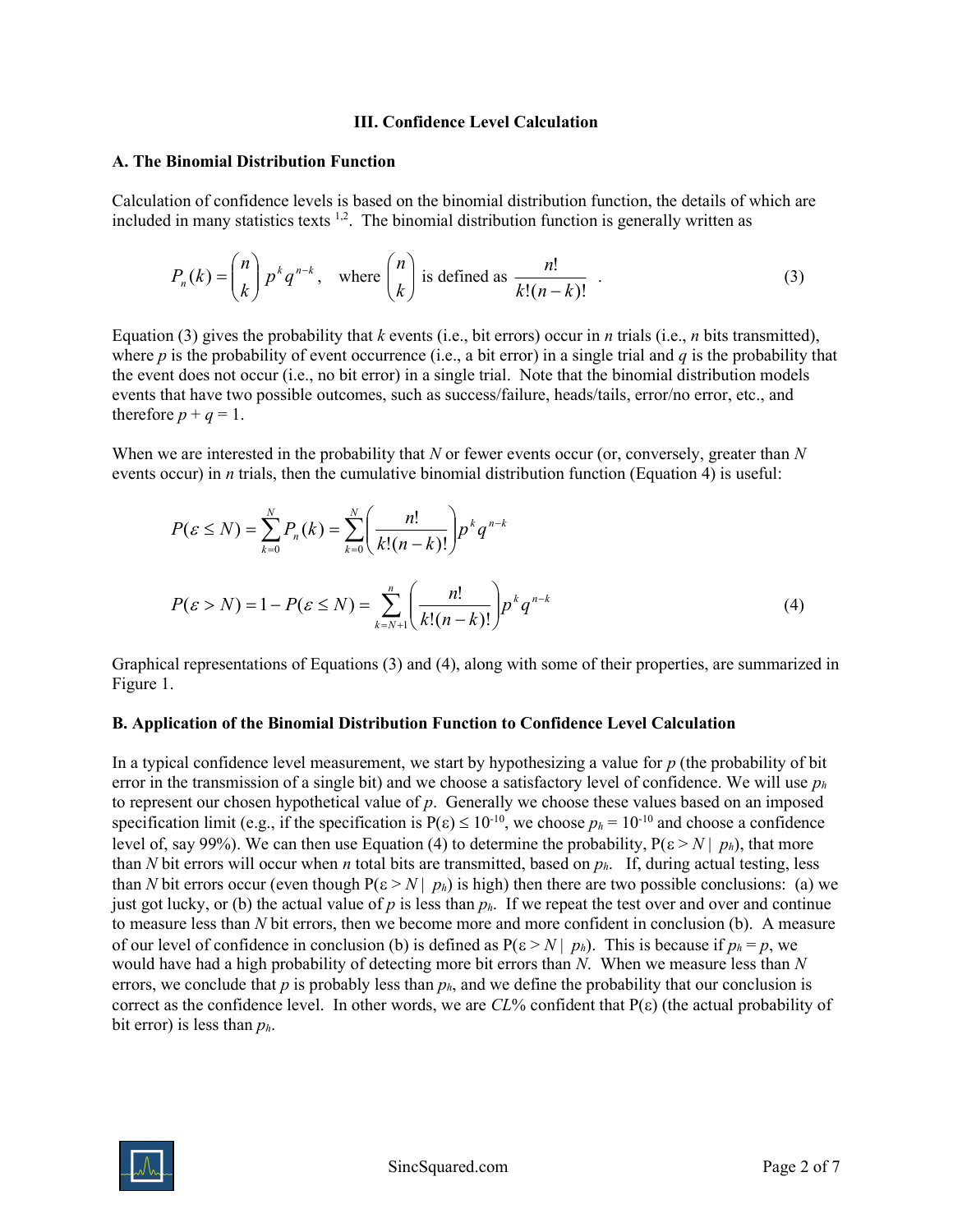

Figure 1. The binomial distribution function

In terms of the cumulative binomial distribution function, the confidence level is defined as

$$
CL = P(\varepsilon > N \mid p_h) = 1 - \sum_{k=0}^{N} \left( \frac{n!}{k!(n-k)!} \right) (p_h)^k (1 - p_h)^{n-k}
$$
 (5)

where *CL* is the confidence level in terms of a percent.

As noted above, when using the confidence level method we generally choose a hypothetical value of  $p$  $(p_h)$  along with a desired confidence level  $CL$ ) and then solve Equation (5) to determine how many total bits,  $n$ , we must transmit (with  $N$  or less errors) through the system in order to prove our hypothesis. Solving for *n* and *N*, can prove difficult unless some approximations are used.

If  $np > 1$  (i.e., we transmit at least as many bits as the mathematical inverse of the bit error rate) and k has the same order of magnitude as  $np$ , then the Poisson theorem<sup>1</sup> (Equation 6) provides a conservative estimate of the binomial distribution function.

$$
P_n(k) = \left(\frac{n!}{k!(n-k)!}\right) p^k q^{n-k} \xrightarrow[n \to \infty]{} \frac{(np)^k}{k!} e^{-np}
$$
\n
$$
(6)
$$

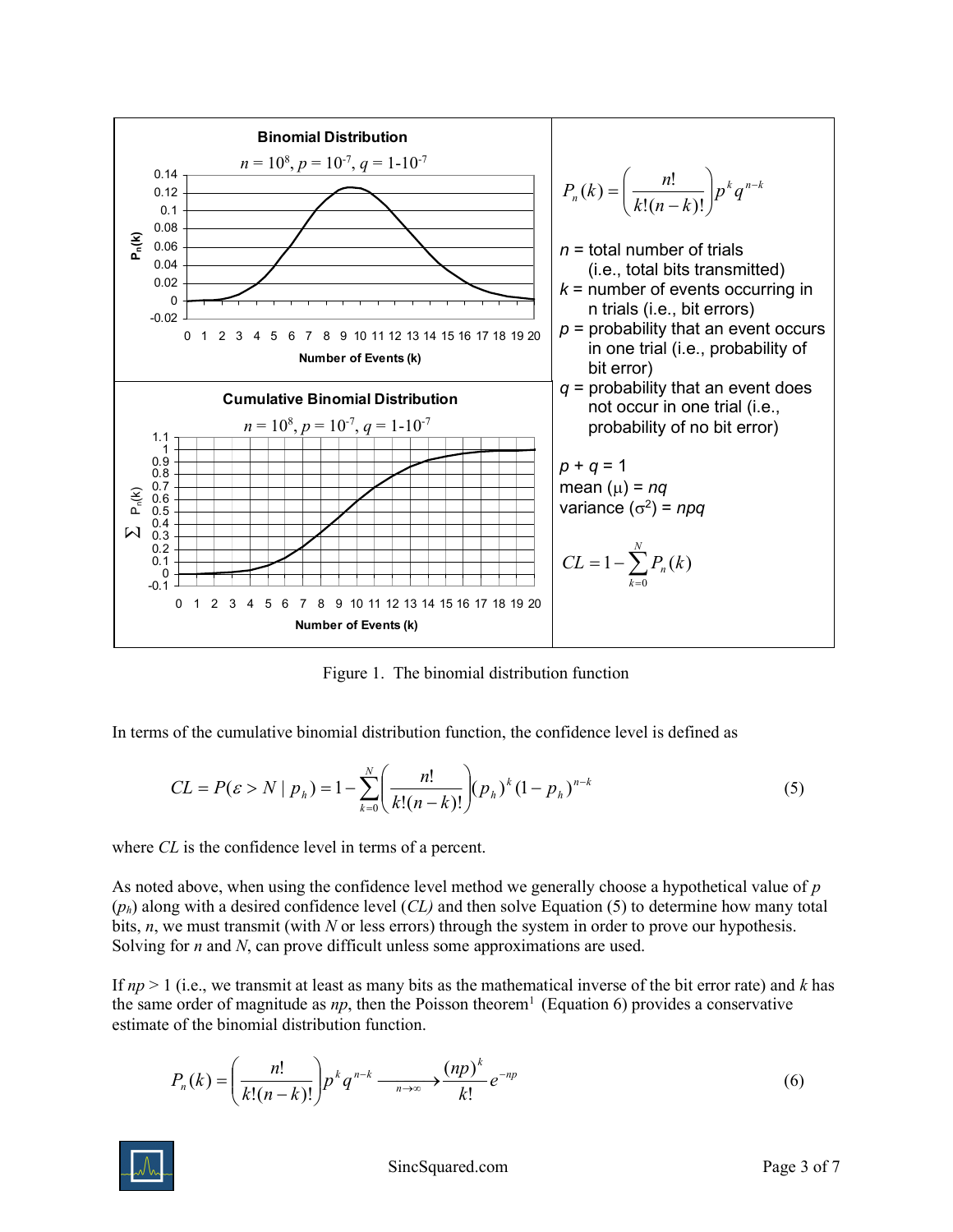Equation (7) shows how we can use Equation (6) to obtain an approximation for the cumulative binomial distribution as well.

$$
\sum_{k=0}^{N} P_n(k) \approx \sum_{k=0}^{N} \frac{(np)^k}{k!} e^{-np}
$$
 (7)

Now we can combine Equations 5 and 7, and then solve for  $n$ , as follows:

$$
\sum_{k=0}^{N} P_n(k) = 1 - CL
$$
 (by re-arranging Equation (5))  

$$
\sum_{k=0}^{N} \frac{(np)^k}{k!} e^{-np} = 1 - CL
$$
 (using Equation (7))  

$$
-np = \ln \left[ \frac{1 - CL}{\sum_{k=0}^{N} \frac{(np)^k}{k!}} \right]
$$
  

$$
n = -\frac{\ln(1 - CL)}{p} + \frac{\ln \left( \sum_{k=0}^{N} \frac{(np)^k}{k!} \right)}{p}
$$
 (8)

Note that the second term in Equation (8) is equal to zero for  $N = 0$ , and in this case the Equation is simple to solve. For  $N > 0$ , solutions to Equation (8) are more difficult, but they can be obtained empirically using a computer.

We are now ready to determine the total number of bits that must be transmitted through the system in order to achieve a desired confidence level. Following is an example of this procedure:

(1) Select  $p_h$ , the hypothetical value of  $p$ . This is the probability of bit error that we would like to verify. For example, if we want to show that  $P(\epsilon) \le 10^{-10}$ , then we would set p in Equation (8) equal to  $p_h = 10^{-10}$ .

(2) Select the desired confidence level. Here we are forced to trade off confidence for test time. Choose the lowest reasonable confidence level for the application in order to minimize test time. The trade-off between test time and confidence level is proportional to  $-\ln(1-CL)$ . This is illustrated in Figure 2.

(3) Solve Equation (8) for n. In most cases, this is simplified by assuming that no bit errors will occur during the test (i.e.,  $N=0$ ).

(4) Calculate the test time. The time required to complete the test is  $n/R$ , where R is the data rate.

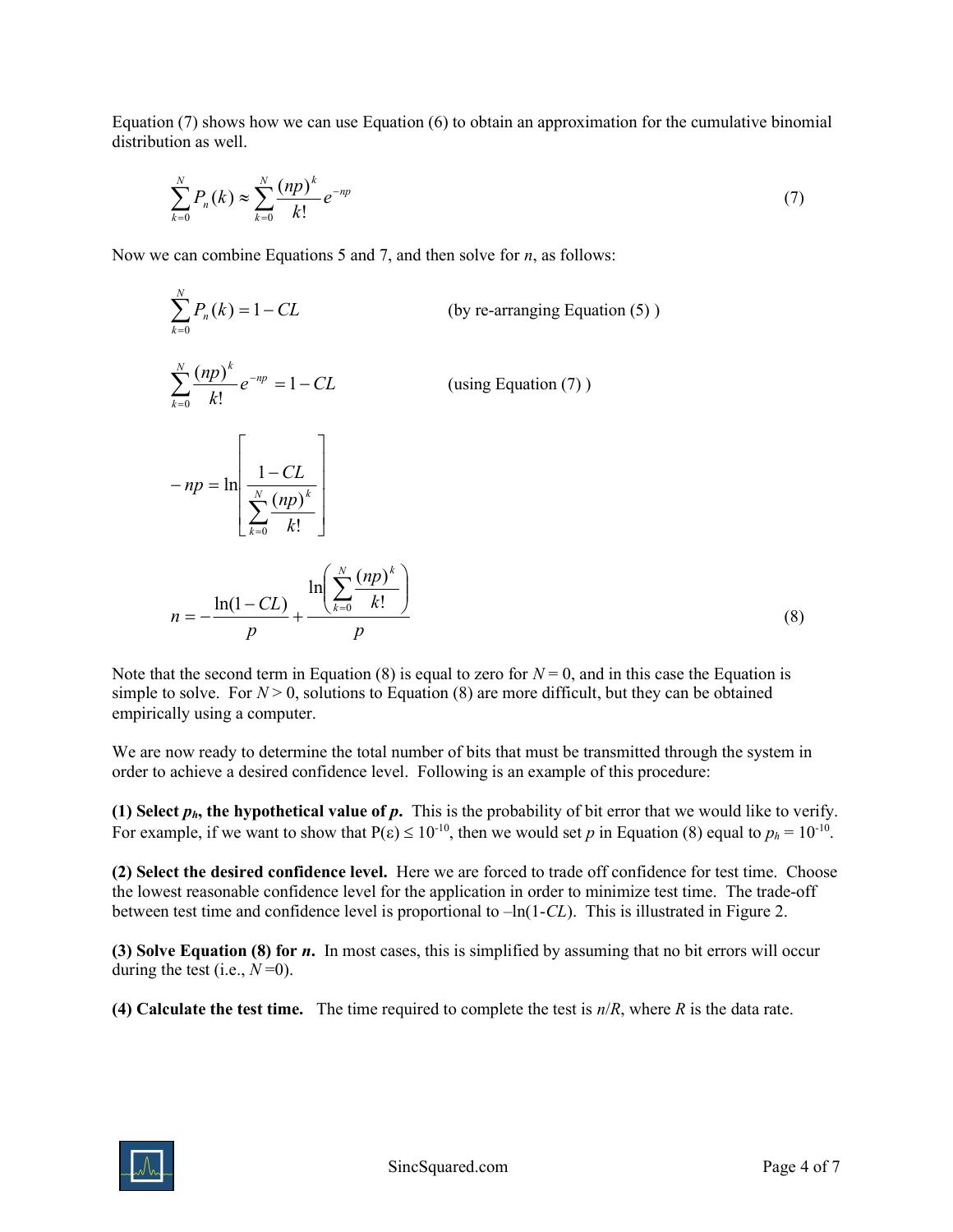

Figure 2. Test Time Versus Confidence Level

# C. Example: Application of Confidence Level Concepts to Estimation of Bit Error Probability

Many telecommunication systems specify a  $P(\varepsilon)$  of  $10^{-10}$  or better. For example, assume we are to test the MAX3675 (at 622Mbps) and MAX3875 (at 2.5Gbps) clock/data recovery chips to verify compliance with this specification. In this case we set  $p_h = 10^{-10}$ . We would like to design a test that would result in 100% confidence in the desired specification, but, since we do not have infinite test time, we will settle for a 99% confidence level. Next we solve Equation (8) for *n* using various values of  $N$  (e.g., 0,1,2,3,4). The results are shown in TABLE I below.

| Bit Errors $\leq N$<br>$N =$ | Required Number of  <br>Bits to Transmit $(n)$ | Test Time for Bit Rate<br>of 622 Mbps (seconds) | Test Time for Bit Rate<br>of 2.5 Gbps (seconds) |
|------------------------------|------------------------------------------------|-------------------------------------------------|-------------------------------------------------|
|                              | $4.61 \times 10^{10}$                          | 74.1                                            | 18.5                                            |
|                              | 6.64 x $10^{10}$                               | 106                                             | 26.7                                            |
|                              | $8.40 \times 10^{10}$                          | 135                                             | 33.7                                            |
|                              | $1.00 \times 10^{11}$                          | 161                                             | 40.2                                            |
|                              | $1.16 \times 10^{11}$                          | 186                                             | 46.6                                            |

TABLE I Example: Estimation of Bit Error Probability  $\left( \frac{CI}{P} = 0.00 / \text{ and } p_{\text{in}} = 10^{-10} \right)$ 

From TABLE I we see that if no bit errors are detected for 18.5 seconds (in a 2.5Gbps system) then we have a 99% confidence level that  $P(\epsilon) \le 10^{-10}$ . If one bit error occurs in 26.7 seconds of testing, or two bit errors in 33.7 seconds, and so on, the result is the same (i.e, 99% confidence level that  $P(\epsilon) \le 10^{-10}$ ).

In order to develop a standard  $P(\varepsilon)$  test for the MAX3675 and MAX3875, we might select the test time corresponding to  $N = 3$  from TABLE I. Using a bit error rate tester (BERT) we transmit  $10^{11}$  bits through each of the two chips. The test time for  $10^{11}$  bits is 2 min., 41 sec. at 622Mbps and 40.2 sec. at 2.5 Gbps.

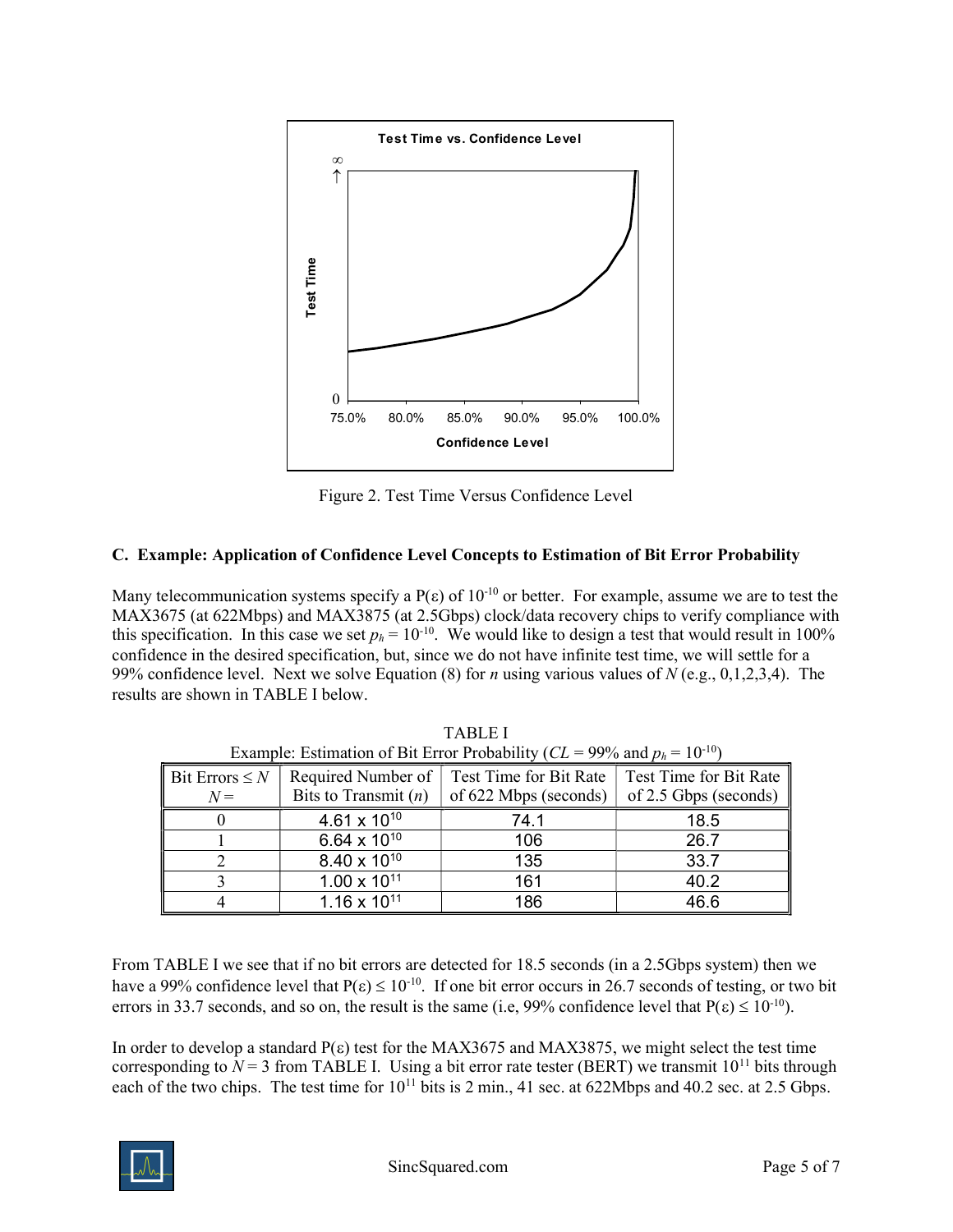At the end of the test time, we check the number of detected bit errors,  $\varepsilon$ . If  $\varepsilon \leq 3$  the device has passed and we are 99% confident that  $P(\varepsilon) \le 10^{-10}$ .

## IV. Stressing the System to Reduce Test Time

Dan Wolaver has documented a method for reducing test time by stressing the system<sup>3</sup>. It is based on the assumption that thermal (Gaussian) noise at the input of the receiver is the dominant cause of bit errors. (Note that this assumption excludes other potential error causing effects, such as jitter, etc.) For systems where this assumption is valid, the signal-to-noise ratio (SNR) can be reduced by a known quantity through inserting a fixed attenuation in the transmission path (i.e., the attenuation applies only to the signal and not the dominant noise source). In our previous example of the MAX3675 and MAX3875, it was determined that jitter effects and the non-linear gain of the input limiting amplifier violated the key assumption of this method, so it was not employed.

In systems where the assumption is valid, the probability of bit error can generally be mathematically calculated as $4,5$ 

$$
P(\varepsilon) = Q\left(\frac{\sqrt{SNR_{electrical}}}{2}\right) = Q\left(\frac{SNR_{optical}}{2}\right)
$$
 (7)

where  $Q(x)$  is the complementary error (or 'Q') function included in many communications textbooks<sup>6</sup> (a variety of other sources for this data are available, including the NORMDIST function in Microsoft™ Excel). Key values for the complementary error function are listed in TABLE II.

| Tabulated Values for the Complementary Error $(\mathcal{C})$ Function |                                                                        |                                           |  |  |
|-----------------------------------------------------------------------|------------------------------------------------------------------------|-------------------------------------------|--|--|
| $z=\frac{x-\mu}{\sigma}$                                              | $Q(z) = \frac{1}{\sqrt{2\pi}} \int_{z}^{\infty} e^{-\frac{x^2}{2}} dx$ |                                           |  |  |
| 3.71                                                                  | $10^{-4}$                                                              | $\frac{1}{\sqrt{2\pi}}e^{-\frac{x^2}{2}}$ |  |  |
| 4.26                                                                  | $10^{-5}$                                                              |                                           |  |  |
| 4.75                                                                  | $10^{-6}$                                                              | Q(z)                                      |  |  |
| 5.19                                                                  | $10^{-7}$                                                              |                                           |  |  |
| 5.61                                                                  | $10^{-8}$                                                              |                                           |  |  |
| 5.99                                                                  | $10^{-9}$                                                              |                                           |  |  |
| 6.36                                                                  | $10^{-10}$                                                             |                                           |  |  |
| 6.70                                                                  | $10^{-11}$                                                             |                                           |  |  |
| 7.03                                                                  | $10^{-12}$                                                             |                                           |  |  |

TABLE II Tabulated Values for the Complementary Error ('Q') Function

Equation (7) shows that the probability of bit error increases as the SNR decreases. If a fixed attenuation,  $\alpha$ , is inserted in the transmission path, then the signal power,  $P_s$ , is reduced by a factor of  $\alpha$ , while the noise power,  $P_N$ , is unchanged. The SNR is therefore reduced from SNR =  $P_S/P_N$  to SNR =  $P_S/\alpha P_N$ . The corresponding  $P(\varepsilon)$  is increased by a factor that can be calculated using Equation (7) and TABLE II.